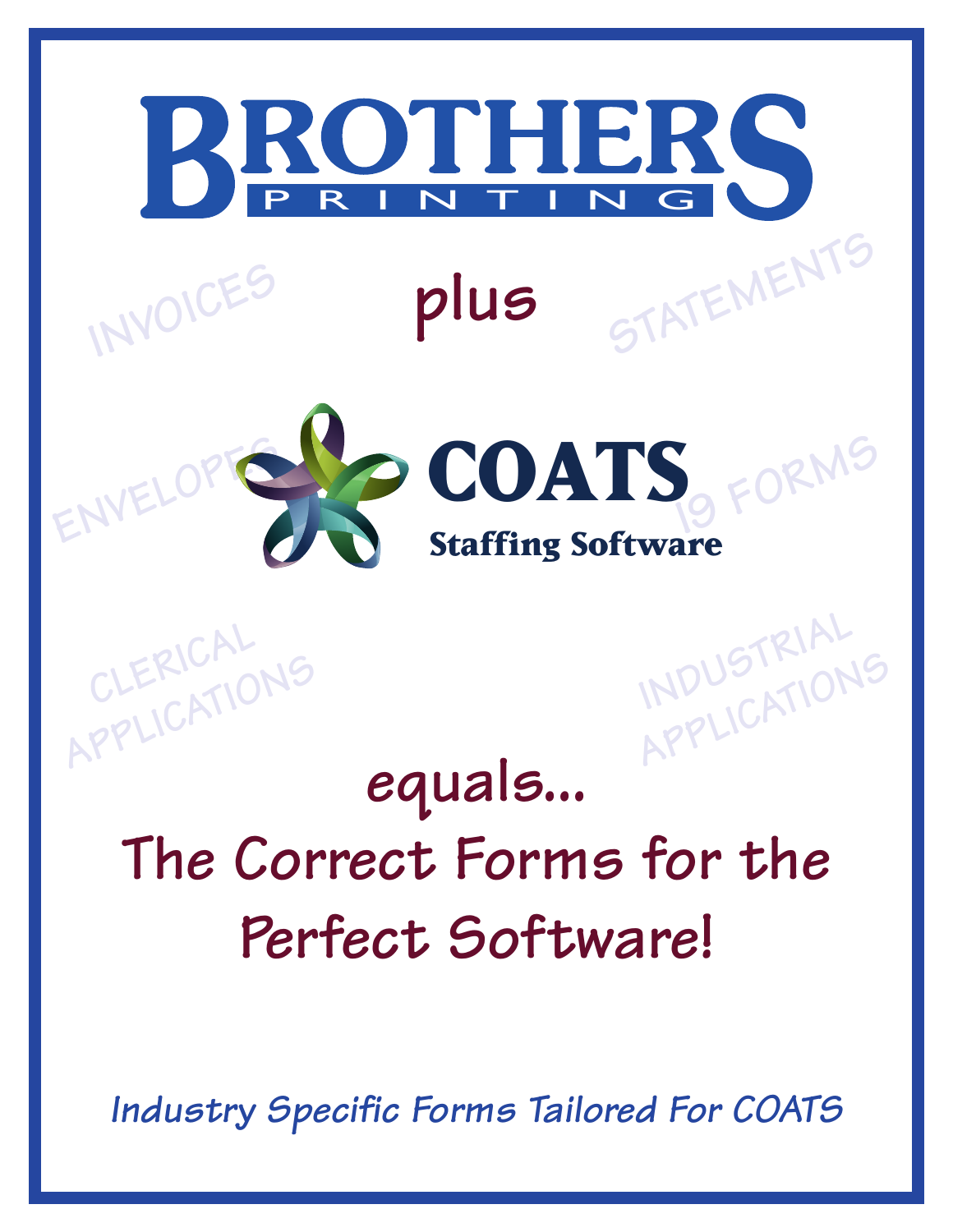

## *Your COATS Authorized Forms Provider*

|                                                                | PREVIOUS EMPLOYMENT DETAILS                                                                                                                                                                                                                                                                                                                                                                                                                                                                                                                                                                                                                                                                    | Form W-4 (2018)<br>Future developments. For the latest<br>information about any future developments<br>related to Form W-4, such as legislation<br>enacted after it was published, go to<br>www.irs.gov/FormW4.<br>Purpose. Complete Form W-4 so that your<br>employer can withhold the correct federal<br>ensure that from your pay. Consider<br>completing a new Form W-4 each year and<br>when your personal or financial situation                                                                                                                              | using this calculator if you have a more<br><b>Specific Instructions</b><br>complicated tax situation, such as if you<br>Personal Allowances Worksheet<br>complication and spaces, more than one job,<br>have a working spouse, more than one job,<br>or a large amount of norwage income<br>outside of your job. After your Form W-4<br>Complete this worksheet on page 3 first to<br>compone and worksheet on page 3 fi<br>determine the number of withholding<br>allowances to claim.<br>takes effect, you can also use this<br>calculator to see how the amount of tax<br>Line C. Head of household please note.<br>you're having withheld compares to your<br>projected total tax for 2018. If you use the<br>Generally, you can claim head of<br>household filing status on your tax return<br>only if you're unmarried and pay more than<br>calculator, you don't need to complete any<br>of the worksheets for Form W-4.<br>50% of the costs of keeping up a home for<br>Note that if you have too much tax<br>yourself and a qualifying individual. See | Spanish versions also available                                                                                                                                                                                                                                                                                              |                                                                                                                                                                              | Clerical and Industrial Applications<br>Both COATS SQL and COATS Standard available                                                                                                                                                                         |
|----------------------------------------------------------------|------------------------------------------------------------------------------------------------------------------------------------------------------------------------------------------------------------------------------------------------------------------------------------------------------------------------------------------------------------------------------------------------------------------------------------------------------------------------------------------------------------------------------------------------------------------------------------------------------------------------------------------------------------------------------------------------|---------------------------------------------------------------------------------------------------------------------------------------------------------------------------------------------------------------------------------------------------------------------------------------------------------------------------------------------------------------------------------------------------------------------------------------------------------------------------------------------------------------------------------------------------------------------|------------------------------------------------------------------------------------------------------------------------------------------------------------------------------------------------------------------------------------------------------------------------------------------------------------------------------------------------------------------------------------------------------------------------------------------------------------------------------------------------------------------------------------------------------------------------------------------------------------------------------------------------------------------------------------------------------------------------------------------------------------------------------------------------------------------------------------------------------------------------------------------------------------------------------------------------------------------------------------------------------------------------------------------------------------------|------------------------------------------------------------------------------------------------------------------------------------------------------------------------------------------------------------------------------------------------------------------------------------------------------------------------------|------------------------------------------------------------------------------------------------------------------------------------------------------------------------------|-------------------------------------------------------------------------------------------------------------------------------------------------------------------------------------------------------------------------------------------------------------|
|                                                                | Your Name & Logo Here<br>NAME: (LAST, FIRST, MIDDLE)                                                                                                                                                                                                                                                                                                                                                                                                                                                                                                                                                                                                                                           |                                                                                                                                                                                                                                                                                                                                                                                                                                                                                                                                                                     | AN EQUAL OPPORTUNITY EMPLOYER<br>SOCIAL SECURITY NUMBER                                                                                                                                                                                                                                                                                                                                                                                                                                                                                                                                                                                                                                                                                                                                                                                                                                                                                                                                                                                                          | <b>STATE &amp; FEDERAL LAW PROHIBITS</b><br>DISCRIMINATION BASED ON AGE.<br><b>SEX OR NATIONAL ORIGIN</b><br>TOTAL NO. OF INCOME<br>TAX EXEMPTIONS                                                                                                                                                                           |                                                                                                                                                                              |                                                                                                                                                                                                                                                             |
|                                                                | ADDRESS:<br>STREET<br>CITY & STATE OF BIRTH<br>IN CASE OF EMERGENCY, NOTIFY - NAME<br>WHAT POSITION ARE YOU APPLYING FOR?                                                                                                                                                                                                                                                                                                                                                                                                                                                                                                                                                                      | <b>GHT TO WOR</b><br>Elves Elve<br>ADDRESS<br>DATE AVAILABLE TO WOR                                                                                                                                                                                                                                                                                                                                                                                                                                                                                                 | STATE<br><b>THOME TELEPHONE</b><br>Your Name & Logo Here                                                                                                                                                                                                                                                                                                                                                                                                                                                                                                                                                                                                                                                                                                                                                                                                                                                                                                                                                                                                         | ALT. TELEPHONE<br>AN EQUAL OPPORTUNITY EMPLOYER                                                                                                                                                                                                                                                                              |                                                                                                                                                                              | <b>STATE &amp; FEDERAL LAW PROHIBITS</b><br>DISCRIMINATION BASED ON AGE.<br><b>SEX OR NATIONAL ORIGIN</b>                                                                                                                                                   |
|                                                                | WHICH DAYS ARE YOU AVAILABLE TO WORK FULL TIME<br>Q MON Q TUE Q WED Q THU Q FRI Q SAT Q SUN                                                                                                                                                                                                                                                                                                                                                                                                                                                                                                                                                                                                    | CITIES AVAILABLE TO WC                                                                                                                                                                                                                                                                                                                                                                                                                                                                                                                                              | NAME: (LAST, FIRST, MIDDLE<br>ADDRESS:                                                                                                                                                                                                                                                                                                                                                                                                                                                                                                                                                                                                                                                                                                                                                                                                                                                                                                                                                                                                                           |                                                                                                                                                                                                                                                                                                                              | <b>OCIAL SECURITY NUMBER</b>                                                                                                                                                 | TOTAL NO. OF INC<br>TAX EXEMPTIONS<br>OME TELEPHON<br>ALT. TELEPHONE                                                                                                                                                                                        |
|                                                                | <b>TEST RESULTS</b>                                                                                                                                                                                                                                                                                                                                                                                                                                                                                                                                                                                                                                                                            | WORK SKILLS - CHECKS YOUR SKILLS AND KIND                                                                                                                                                                                                                                                                                                                                                                                                                                                                                                                           | CITY & STATE OF BIRTH                                                                                                                                                                                                                                                                                                                                                                                                                                                                                                                                                                                                                                                                                                                                                                                                                                                                                                                                                                                                                                            | BAHT TO WORK IN ITS LATEN REG. #<br>$QYES$ $QNO$                                                                                                                                                                                                                                                                             | <b>NIEN REG. EXP. DAT</b>                                                                                                                                                    | <b>EMAIL ADDRESS</b><br><b>MOKING ENVIRONMENT</b><br>$QYES$ $QNO$                                                                                                                                                                                           |
|                                                                | speed errors %<br>WPM<br>LTR<br>ALPHA                                                                                                                                                                                                                                                                                                                                                                                                                                                                                                                                                                                                                                                          | DATA ENTRY:<br><b>TYPING · APPROX.</b><br>SPEED_<br>W.P.M<br><b>ALPHA</b><br><b>D</b><br>NUMERIC <b>Q</b>                                                                                                                                                                                                                                                                                                                                                                                                                                                           | IN CASE OF EMERGENCY, NOTIFY - NAME:                                                                                                                                                                                                                                                                                                                                                                                                                                                                                                                                                                                                                                                                                                                                                                                                                                                                                                                                                                                                                             | <b>ADDRESS</b>                                                                                                                                                                                                                                                                                                               | <b>TELEPHONE</b>                                                                                                                                                             |                                                                                                                                                                                                                                                             |
|                                                                | <b>NUM</b><br>10 KEY                                                                                                                                                                                                                                                                                                                                                                                                                                                                                                                                                                                                                                                                           | Memory<br><b>RECEPTIONIST:</b><br>Manual<br># Of Incoming Lines<br>Electric                                                                                                                                                                                                                                                                                                                                                                                                                                                                                         | WHAT POSITION ARE YOU APPLYING FOR?<br>WHICH DAYS ARE YOU AVAILABLE TO WORK FULL TIME                                                                                                                                                                                                                                                                                                                                                                                                                                                                                                                                                                                                                                                                                                                                                                                                                                                                                                                                                                            | DATE AVAILABLE TO WORK<br>MINIMIM RATE PER HOUR<br>s.<br>/HR.<br>TIES AVAILABLE TO WORK IN                                                                                                                                                                                                                                   | HAVE YOU EVER REEN CONVICTED<br>OF A FELONY? IN YES IN NO                                                                                                                    | HOW DID YOU HEAR OF US?                                                                                                                                                                                                                                     |
|                                                                | SOFTWARE PACKAGES:                                                                                                                                                                                                                                                                                                                                                                                                                                                                                                                                                                                                                                                                             | # Of Extensions<br>Selectric<br>Stencils and                                                                                                                                                                                                                                                                                                                                                                                                                                                                                                                        | Q MON Q TUE Q WED Q THU Q FRI Q SAT Q SUN                                                                                                                                                                                                                                                                                                                                                                                                                                                                                                                                                                                                                                                                                                                                                                                                                                                                                                                                                                                                                        |                                                                                                                                                                                                                                                                                                                              | D 1ST SHIFT<br><b>Q 2ND SHIFT</b><br><b>Q 3RD SHIFT</b>                                                                                                                      | M: CAVALABLE LONG TERM ASSIGNMENT<br><b>NAILABLE TO WORK FROM:</b><br>A.M. TO<br>GAR AVAILABLE? DYES DNO<br>DRESUME ATTACHED? DYES DNO<br>$PM.$ TO<br>PM                                                                                                    |
|                                                                | CLERICAL # WRONG<br>1ST<br>$\frac{1}{\sqrt{1-\frac{1}{2}}}\left \frac{1}{2}AB\right $<br>2ND<br>$-4TH$<br>SPELLING<br>PREVIOUS EMPLOYMENT                                                                                                                                                                                                                                                                                                                                                                                                                                                                                                                                                      | Masters<br>SOFTWARE PACKAGES:<br><b>Statistical Typing</b><br>Invoicing & Billing<br>I Steno<br>Transcribe<br><b>NAME OF EMPLOYER</b><br>PHONE OR ADDF                                                                                                                                                                                                                                                                                                                                                                                                              | WORK SKILLS - Check your skills and kind of work you have done.<br><b>GENERAL</b><br><b>FACTORY</b><br>Q Carpenter<br>Q Construction Q Mechanical<br><b>D</b> Painter<br><b>D. Flectrician</b><br>Assembler<br><b>D</b> Plumber<br>Inventory<br><b>Q</b> Electronic<br><b>LI HVAC</b><br>O Mover<br>Assembler<br><b>Q</b> Welder<br><b>Q</b> Laundry<br>a Inspector<br>a Solderer<br><b>Q</b> Road Const.<br>D Packager<br><b>Q</b> Demolition<br>Digger/Raker Q Quality Control<br><b>Q</b> Supervisor<br>Q Casual Labor Q Machine Operator                                                                                                                                                                                                                                                                                                                                                                                                                                                                                                                     | <b>MAINTENANCE</b><br><b>EQUIPMENT</b><br><b>Q</b> Building Repair<br>$\square$ Truck<br>Q Cleaning<br><b>D</b> Backhoe<br><b>D</b> Floor Care<br><b>Q</b> Tractor<br><b>Q</b> Landscaping<br>Q Outside Fl.<br>Lawn Care<br>Q Crane<br><b>D. Hotel Cleaning</b><br>Q Drill<br>$\Box$ Janitorial<br>$\square$ Saw<br>Rail Gun | <b>WAREHOUSE</b><br>Computer Skills<br><b>D</b> Receiving<br>G Shipping<br>Load / Unload<br><b>Q</b> Hand Jack<br><b>D</b> Forklift<br><b>Q</b> Standing<br><b>Q</b> Sitting | SUPPLIES AVAILABLE<br>Driver's License?<br><b>D</b> Hard Hat<br>$\Box$ Yes $\Box$ No<br><b>D</b> Tools<br>License Number<br><b>Q</b> Glasses<br>$\Box$ CDL<br><b>Q</b> Steel Toe Work Boots<br>Q Class A<br>Q Class B<br><b>OTHER SKILLS - Please list:</b> |
|                                                                | EDUCATION NAME OF SCHOOL                                                                                                                                                                                                                                                                                                                                                                                                                                                                                                                                                                                                                                                                       | DEGREE GRADUATED? H                                                                                                                                                                                                                                                                                                                                                                                                                                                                                                                                                 | <b>Q</b> Mechanic<br>Q Validator                                                                                                                                                                                                                                                                                                                                                                                                                                                                                                                                                                                                                                                                                                                                                                                                                                                                                                                                                                                                                                 | <b>Q</b> Jack Hammer                                                                                                                                                                                                                                                                                                         |                                                                                                                                                                              |                                                                                                                                                                                                                                                             |
|                                                                |                                                                                                                                                                                                                                                                                                                                                                                                                                                                                                                                                                                                                                                                                                |                                                                                                                                                                                                                                                                                                                                                                                                                                                                                                                                                                     | PREVIOUS EMPLOYMENT NAME OF EMPLOYER                                                                                                                                                                                                                                                                                                                                                                                                                                                                                                                                                                                                                                                                                                                                                                                                                                                                                                                                                                                                                             | <b>PHONE OR ADDRESS</b>                                                                                                                                                                                                                                                                                                      |                                                                                                                                                                              | SUPERVISOR PAY P/HOUR POSITION<br><b>REASON FOR LEAVING</b>                                                                                                                                                                                                 |
|                                                                |                                                                                                                                                                                                                                                                                                                                                                                                                                                                                                                                                                                                                                                                                                | I hereby authorize you and all former employers, and others given by me as a reference                                                                                                                                                                                                                                                                                                                                                                                                                                                                              |                                                                                                                                                                                                                                                                                                                                                                                                                                                                                                                                                                                                                                                                                                                                                                                                                                                                                                                                                                                                                                                                  |                                                                                                                                                                                                                                                                                                                              |                                                                                                                                                                              |                                                                                                                                                                                                                                                             |
|                                                                |                                                                                                                                                                                                                                                                                                                                                                                                                                                                                                                                                                                                                                                                                                | agree, if employed by you, that if ever I make claims against you for personal injuries, up<br>may be terminated by you at any time without any liability to me except for wages and sa<br>my availability on a weekly basis at a minimum, and if I do not, I will be considered unav                                                                                                                                                                                                                                                                               |                                                                                                                                                                                                                                                                                                                                                                                                                                                                                                                                                                                                                                                                                                                                                                                                                                                                                                                                                                                                                                                                  |                                                                                                                                                                                                                                                                                                                              |                                                                                                                                                                              |                                                                                                                                                                                                                                                             |
|                                                                | SIGNATURE                                                                                                                                                                                                                                                                                                                                                                                                                                                                                                                                                                                                                                                                                      |                                                                                                                                                                                                                                                                                                                                                                                                                                                                                                                                                                     | EDUCATION NAME OF SCHOOL                                                                                                                                                                                                                                                                                                                                                                                                                                                                                                                                                                                                                                                                                                                                                                                                                                                                                                                                                                                                                                         | Firm Names & Addresses:                                                                                                                                                                                                                                                                                                      |                                                                                                                                                                              | DEGREE GRADUATED? HAVE YOU EVER WORKED FOR OR APPLIED WITH A TEMPORARY SERVICE? UYES UNO<br>IF YES. PLEASE LIST THE FIRMS AT WHICH YOU WORKED AS A TEMPORARY.                                                                                               |
| Your Name & Logo Here<br>1111 Any Street<br>Any City, XX 12345 |                                                                                                                                                                                                                                                                                                                                                                                                                                                                                                                                                                                                                                                                                                |                                                                                                                                                                                                                                                                                                                                                                                                                                                                                                                                                                     | SIGNATURE<br><b>Window Envelopes</b><br>for Checks, Invoices,<br>and Statements                                                                                                                                                                                                                                                                                                                                                                                                                                                                                                                                                                                                                                                                                                                                                                                                                                                                                                                                                                                  |                                                                                                                                                                                                                                                                                                                              |                                                                                                                                                                              | DATE                                                                                                                                                                                                                                                        |
|                                                                |                                                                                                                                                                                                                                                                                                                                                                                                                                                                                                                                                                                                                                                                                                |                                                                                                                                                                                                                                                                                                                                                                                                                                                                                                                                                                     | Security Envelopes available                                                                                                                                                                                                                                                                                                                                                                                                                                                                                                                                                                                                                                                                                                                                                                                                                                                                                                                                                                                                                                     |                                                                                                                                                                                                                                                                                                                              |                                                                                                                                                                              | <b>COATS Laser Forms Feature:</b>                                                                                                                                                                                                                           |
|                                                                |                                                                                                                                                                                                                                                                                                                                                                                                                                                                                                                                                                                                                                                                                                | EEK ENDING DAT GUN THADLOVER NAME (DOIN)                                                                                                                                                                                                                                                                                                                                                                                                                                                                                                                            |                                                                                                                                                                                                                                                                                                                                                                                                                                                                                                                                                                                                                                                                                                                                                                                                                                                                                                                                                                                                                                                                  |                                                                                                                                                                                                                                                                                                                              | . Your company logo                                                                                                                                                          | · Various type styles<br>. Your choice of custom ink colors                                                                                                                                                                                                 |
|                                                                | <b>Your Company Name</b><br>We agree that if our firm should hire the above named employee within 12 weeks (clerical / industrial) without agreement from Your Company Name we will pay Your Company Name liquidated damages.<br>is understood that the undersigned will not entrust Your Company Name<br>employees with unaltended premises or any part thereof, handling of cash, nego-<br>lables or other valuables without withen permissions from Your Company N<br>NOTE: 4 HOUR DAILY MINIMUM ON ALL ASSIGNMENTS.<br>ates full acceptance of all information on form<br><b>CLIENT - Authorized Signature of Company Representative</b><br>LIENT - Please write total hours in words belo | <b>LIEN</b><br><b>TIME IN</b><br>TIME OUT<br>MON.<br>TUE.<br>WED.<br>THU.                                                                                                                                                                                                                                                                                                                                                                                                                                                                                           | TO RECEIVE YOUR PAYCH<br>COMPANY NAME NO I<br>COMPANY NAME NO I<br>COMPANY MONDAY AT 5:0<br>LESS LUNCH<br>TOTAL HOURS<br>PERIOD                                                                                                                                                                                                                                                                                                                                                                                                                                                                                                                                                                                                                                                                                                                                                                                                                                                                                                                                  |                                                                                                                                                                                                                                                                                                                              |                                                                                                                                                                              | • Guaranteed software compatibility<br>• Professional in-house graphics<br>• Rush order services available                                                                                                                                                  |
|                                                                | Is this employee's assignment completed in full<br><b>EMPLOYEE MUST SIGN THIS FORM</b><br>nd were properly verified by an authorized re<br>immediately<br>available for work.                                                                                                                                                                                                                                                                                                                                                                                                                                                                                                                  | <b>IMPORTANT</b><br>1. Be certain front copy is complete and<br>legible. Week ending date must be indicated<br>and the form signed by you.<br>2. If you have changed your address, notify us<br>3. Contact YOUR COMPANY NAME any day<br>you are unable to report for work and also as<br>soon as your assignment is completed or YOUR<br>COMPANY NAME will assume you are not<br>4. Use a separate time sheet for each assign-<br>ment and for each week's work.<br>5. If desired you may fax your signed time<br>card to: 123-4567. Please call our office to con- | <b>Employer's Name and Address</b><br>YOUR COMPANY NAME<br><b>YOUR ADDRESS</b><br><b>YOUR ADDRESS</b>                                                                                                                                                                                                                                                                                                                                                                                                                                                                                                                                                                                                                                                                                                                                                                                                                                                                                                                                                            | USE LETTER<br>POSTAGE<br>MAIL<br>MMEDIATELY<br>TO INSURE<br>PROPER<br>PAYMENT<br>Time Cards<br>2, 3 and 4 part available                                                                                                                                                                                                     |                                                                                                                                                                              |                                                                                                                                                                                                                                                             |

## Call Toll Free 1.877.913.8500 • Fax 1.757.431.0992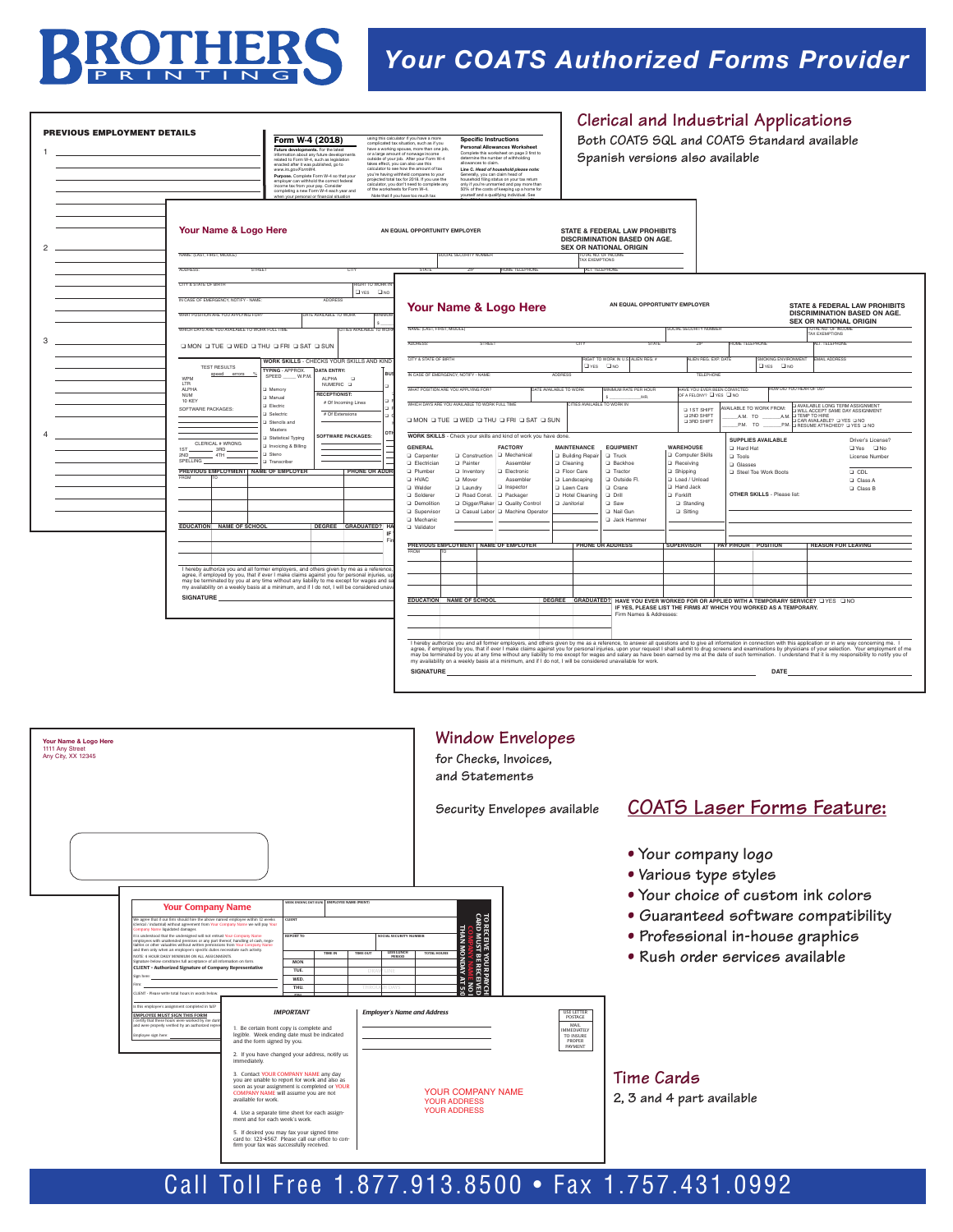

## *Your COATS Authorized Forms Provider*



## www.brothersprintingusa.com